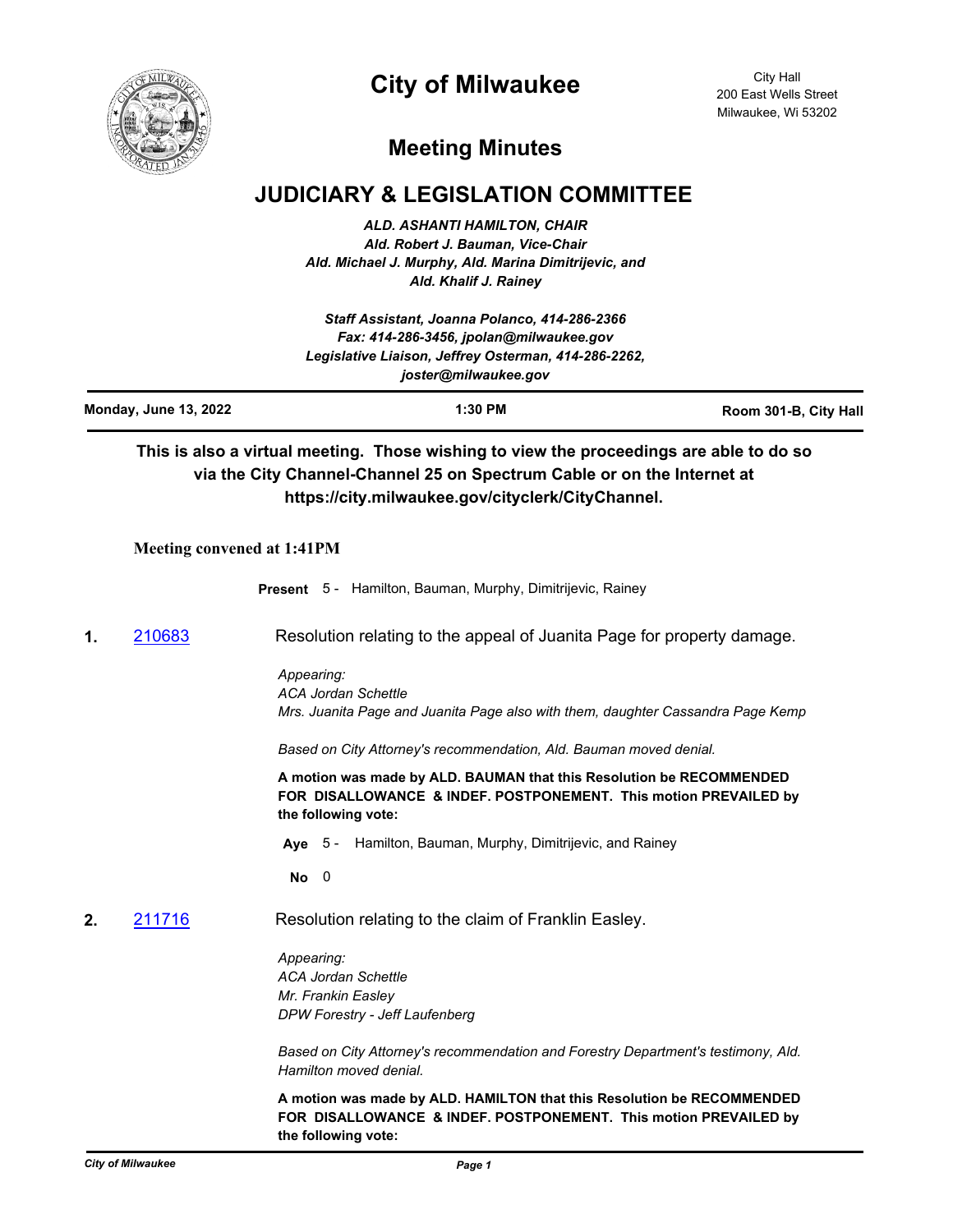**Aye** 4 - Hamilton, Bauman, Dimitrijevic, and Rainey

**No** 0

**Excused** 1 - Murphy

### **3.** [211781](http://milwaukee.legistar.com/gateway.aspx?m=l&id=/matter.aspx?key=61553) Resolution relating to the appeal of Ed and Doreen Wiener for property damage.

*Appearing: ACA Jordan Schettle Mr. & Mrs. Wiener DPW - Sewer Mr. Jason Sanders* 

*Based on City Attorney's recommendation and city department testimoy, Ald. Bauman moved denial.*

**A motion was made by ALD. BAUMAN that this Resolution be RECOMMENDED FOR DISALLOWANCE & INDEF. POSTPONEMENT. This motion PREVAILED by the following vote:**

**Aye** 5 - Hamilton, Bauman, Murphy, Dimitrijevic, and Rainey

**No** 0

**4.** [211778](http://milwaukee.legistar.com/gateway.aspx?m=l&id=/matter.aspx?key=61549) Resolution relating to the claim of Lena Taylor.

*Appearing: ACA Jordan Schettle Milwaukee Water Works - Jane Islo DPW Sewer - Jason Sanders Ms Lena Taylor* 

*Ald. Bauman moved, to hold the claim to the call of the chair, for claim adjusters to contact city departments involved to investigate the total amount of costs of this claim.*

*Ald. Murphy abstained due to having technical issues and being unable to hear the entire discussion.*

**A motion was made by ALD. BAUMAN that this Resolution be HELD TO CALL OF THE CHAIR. This motion PREVAILED by the following vote:**

**Aye** 4 - Hamilton, Bauman, Dimitrijevic, and Rainey

**No** 0

**Abstain** 1 - Murphy

#### **5.** [210667](http://milwaukee.legistar.com/gateway.aspx?m=l&id=/matter.aspx?key=59892) Resolution relating to the claim of Walter Holtz.

*no one present when called.*

**A motion was made by ALD. RAINEY that this Resolution be RECOMMENDED FOR DISALLOWANCE & INDEF. POSTPONEMENT. This motion PREVAILED by the following vote:**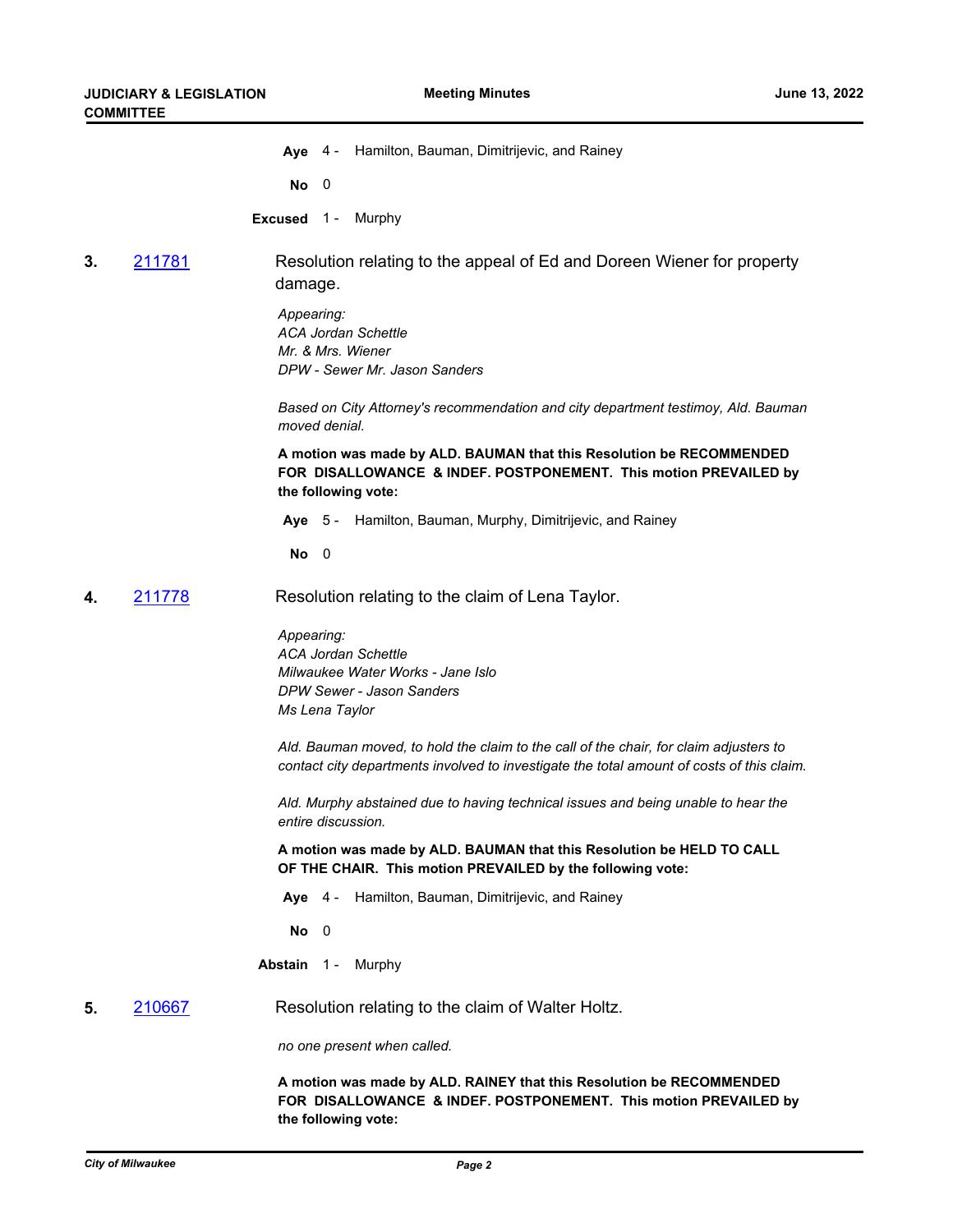|  | Aye 5 - Hamilton, Bauman, Murphy, Dimitrijevic, and Rainey |  |
|--|------------------------------------------------------------|--|
|  |                                                            |  |

**No** 0

**6.** [211964](http://milwaukee.legistar.com/gateway.aspx?m=l&id=/matter.aspx?key=61863) Resolution relating to the appeal of Eric and Marcia Hagmayer for property damage.

> *Appearing: Water Works - Jane Islo Water Works - Lori Sheeley ACA Jordan SchettleMr & Mrs Hagmayer*

*Ms. Islo shared pictures while in committee that, have been made part of the record.* 

*Ald. Bauman moved denial based on city attorney's recommendation.*

**A motion was made by ALD. BAUMAN that this Resolution be RECOMMENDED FOR DISALLOWANCE & INDEF. POSTPONEMENT. This motion PREVAILED by the following vote:**

- **Aye** 4 Hamilton, Bauman, Dimitrijevic, and Rainey
- **No** 1 Murphy
- **7.** [210062](http://milwaukee.legistar.com/gateway.aspx?m=l&id=/matter.aspx?key=57000) Resolution relating to the appeal of Dawn Peterson for property damage.

**A motion was made by ALD. MURPHY that this Resolution be RECOMMENDED FOR PLACING ON FILE. This motion PREVAILED by the following vote:**

**Aye** 5 - Hamilton, Bauman, Murphy, Dimitrijevic, and Rainey

**No** 0

**8.** [220161](http://milwaukee.legistar.com/gateway.aspx?m=l&id=/matter.aspx?key=62267) Resolution approving an agreement between the City and WI Civic Duty, Inc. for licensed use of Vote Movr Widget provided by PF Data, LLC.

> *Appearing: Election Commission Manager - Claire Woodall-Wogg*

**A motion was made by ALD. DIMITRIJEVIC that this Resolution be RECOMMENDED FOR ADOPTION. This motion PREVAILED by the following vote:**

- **Aye** 5 Hamilton, Bauman, Murphy, Dimitrijevic, and Rainey
- **No** 0
- **9.** [220153](http://milwaukee.legistar.com/gateway.aspx?m=l&id=/matter.aspx?key=62253) Resolution cancelling real estate taxes levied against certain parcels bearing tax key numbers on the 2020 and 2021 tax rolls, plus interest applicable to date of repayment, if appropriate.

**A motion was made by ALD. BAUMAN that this Resolution be RECOMMENDED FOR ADOPTION. This motion PREVAILED by the following vote:**

**Aye** 5 - Hamilton, Bauman, Murphy, Dimitrijevic, and Rainey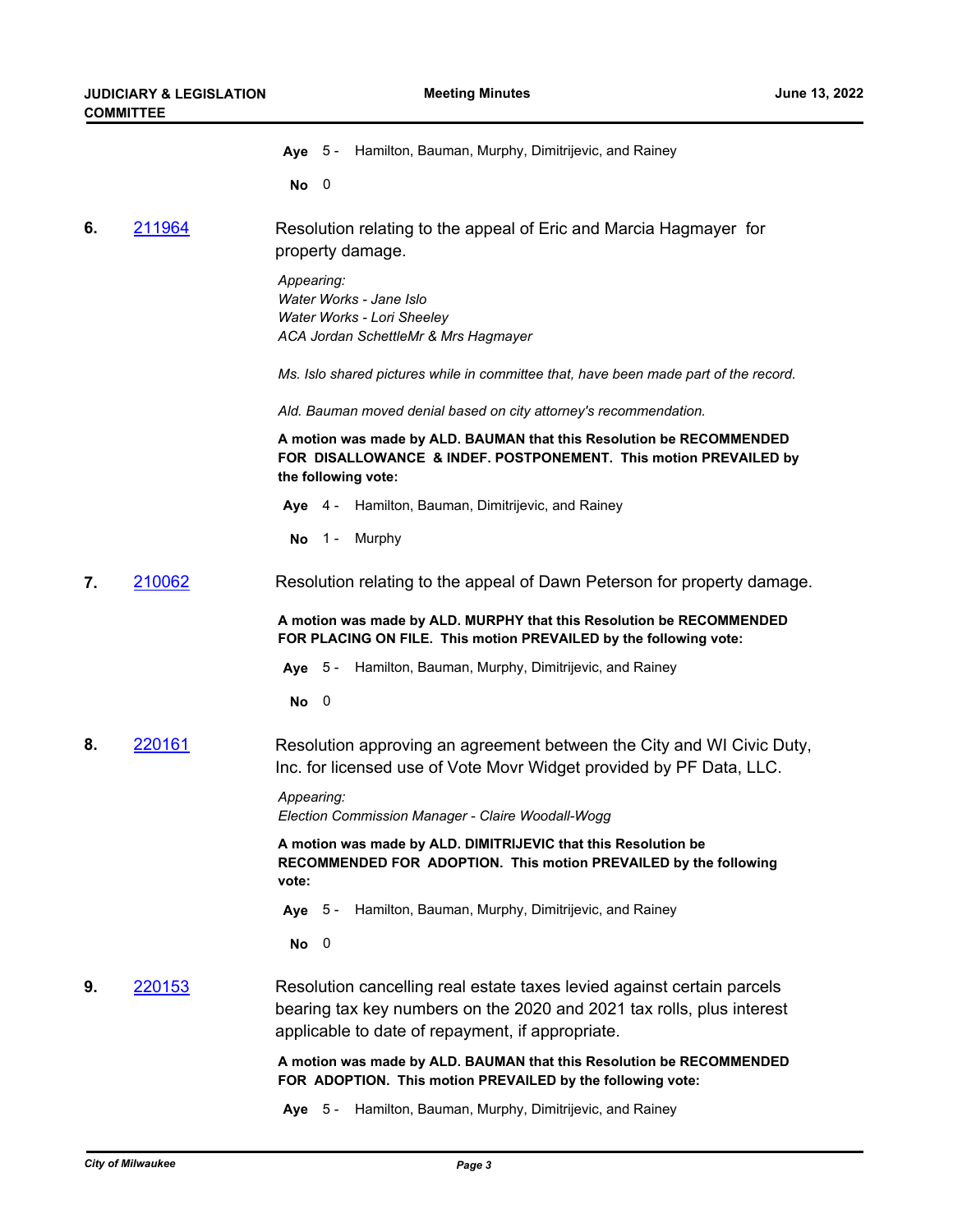**No** 0

| 10. | 220170 | Resolution authorizing payment of the claim of Jutiki X, in the amount of<br>\$10,000.                                                                                                         |  |
|-----|--------|------------------------------------------------------------------------------------------------------------------------------------------------------------------------------------------------|--|
|     |        | A motion was made by ALD. RAINEY that this Resolution be RECOMMENDED<br>FOR ADOPTION. This motion PREVAILED by the following vote:                                                             |  |
|     |        | Aye 5 - Hamilton, Bauman, Murphy, Dimitrijevic, and Rainey                                                                                                                                     |  |
|     |        | $No$ 0                                                                                                                                                                                         |  |
| 11. | 212048 | Substitute Resolution authorizing settlement of claims in the lawsuit<br>entitled Hadrian, et al. v. City of Milwaukee in the amount of \$900,000<br>and appropriating funds for this purpose. |  |
|     |        | Appearing;<br>DCA - Robin Pederson                                                                                                                                                             |  |
|     |        | This Resolution was RECOMMENDED FOR ADOPTION AND ASSIGNED to the<br>FINANCE & PERSONNEL COMMITTEE due back on 6/20/2022                                                                        |  |
|     |        | Hamilton, Bauman, Murphy, Dimitrijevic, and Rainey<br>Aye $5-$                                                                                                                                 |  |
|     |        | $No$ 0                                                                                                                                                                                         |  |

**The Judiciary and Legislation Committee may convene into closed session on Monday, June 13th, 2022 in Room 301-B, City Hall, 200 E. Wells St., Milwaukee, Wisconsin, pursuant to s. 19.85(1)(g), Wis. Stats., for the purpose of conferring with the City Attorney who will render oral or written advice with respect to litigation in which the city is or is likely to become involved and then may go into open session for the regular agenda.**

**This meeting will be webcast live at www.milwaukee.gov/channel25.**

**Meeting adjourned at 5:01 PM Joanna Polanco Staff Assistant**